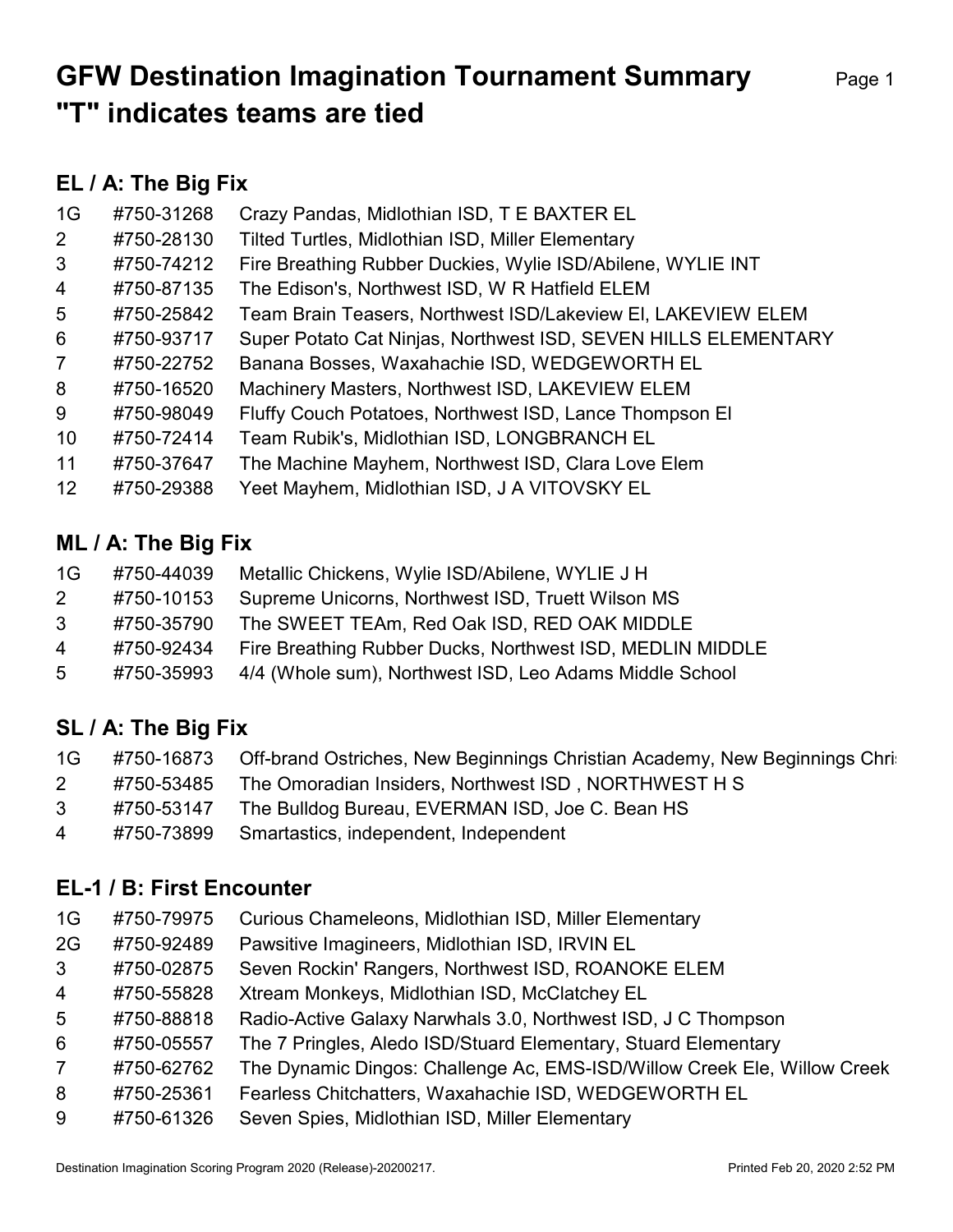# GFW Destination Imagination Tournament Summary Page 2 "T" indicates teams are tied

## EL-1 / B: First Encounter (cont.)

| 10                | #750-93188 | Pineapple Unicorns, Northwest ISD, Thompson Elem                 |
|-------------------|------------|------------------------------------------------------------------|
| 11                | #750-32390 | Wade's Winners, Eagle Mountain Saginaw ISD, Lakepoint Elem       |
| $12 \overline{ }$ | #750-55927 | Anderson Team, Waxahachie ISD, Wilemon STEAM AcadEMY             |
| 13                | #750-54941 | FAA Squad, WSISD/Fine Arts Academy, Fine Arts Academy            |
| 14                | #750-95881 | Lucky Lightning Bolts, Waxahachie ISD, Wilemon STEAM Academy     |
| 15                | #750-05146 | Muggles but Magical, Northwest ISD, J C Thompson                 |
| 16                | #750-10320 | Fire Fairies, Eagle Mountain Saginaw ISD, Remington Point Elem   |
| 17                | #750-54523 | Crazy Cougars, EMS-ISD/High Country Ele, High Country Elementary |

### EL-2 / B: First Encounter

| 1G               | #750-87771 | Random Alliance, Wylie ISD/Abilene, WYLIE INT                            |
|------------------|------------|--------------------------------------------------------------------------|
| 2G               | #750-24390 | Thunder Chickens, Midlothian ISD, Miller Elementary                      |
| 3                | #750-98155 | Return of the Galaxies, Northwest ISD, Thompson Elem                     |
| 4                | #750-19072 | Intergalactic Space Bulldogs, Northwest ISD/Samuel Beck Ele, SAMUEL BECK |
| 5                | #750-02643 | Team Ooga Mooga, Midlothian ISD, McClatchey EL                           |
| 6                | #750-48339 | The Dramateers, Northwest ISD, LAKEVIEW ELEM                             |
| $\overline{7}$   | #750-37323 | Flying Frogs, Midlothian ISD, McClatchey EL                              |
| 8                | #750-13285 | Racing Turtles, Midlothian ISD, MT PEAK EL                               |
| 9                | #750-24591 | The Wolf Pack, Eagle Mountain Saginaw ISD, Remington Point Elementary    |
| 10T              | #750-81402 | Imagineers, Northwest ISD, Cox Elementary                                |
| 10T              | #750-54129 | Fearless Phoenixes, Waxahachie ISD, WEDGEWORTH EL                        |
| 11               | #750-33362 | The Crazy Creative Crocs, Northwest ISD, PETERSON EL                     |
| 12 <sup>2</sup>  | #750-00485 | Flying Space Doritos, Eagle Mountain Saginaw ISD, Bryson Elementary      |
| 13 <sup>°</sup>  | #750-51884 | Turtle Squad, Midlothian ISD, IRVIN EL                                   |
| 14               | #750-09953 | All Around the Universe, EMS-ISD / Elkins Elementary, Elkins Elementary  |
| 15 <sub>15</sub> | #750-75989 | Martinez Team, Eagle Mountain Saginaw ISD, Chisholm Ridge Elementary     |
| 16               | #750-89687 | Stephens Team, EMS-ISD/High Country Ele, High Country Elementary         |
|                  |            |                                                                          |

### ML / B: First Encounter

| 1G             | #750-97213 | Laser Pigeons, Wylie ISD/Abilene, WYLIE J H               |
|----------------|------------|-----------------------------------------------------------|
| 2              | #750-76422 | The III-Informed Hot Pockets, Northwest ISD, Leo Adams MS |
| 3T             | #750-68538 | N.E.D., Northwest ISD, Truett Wilson MS                   |
| 3T             | #750-07829 | Nerdy Narwhals, Midlothian ISD, FRANK SEALE MS            |
| $\overline{4}$ | #750-94773 | Khaotic Krayons, Wylie ISD/Abilene, WYLIE J H             |
| 5              | #750-72388 | Aliens are the answer, Northwest ISD, Truett Wilson MS    |
| 6              | #750-08121 | Burkett Team, Palo Pinto Elementary, Palo Pinto Elem      |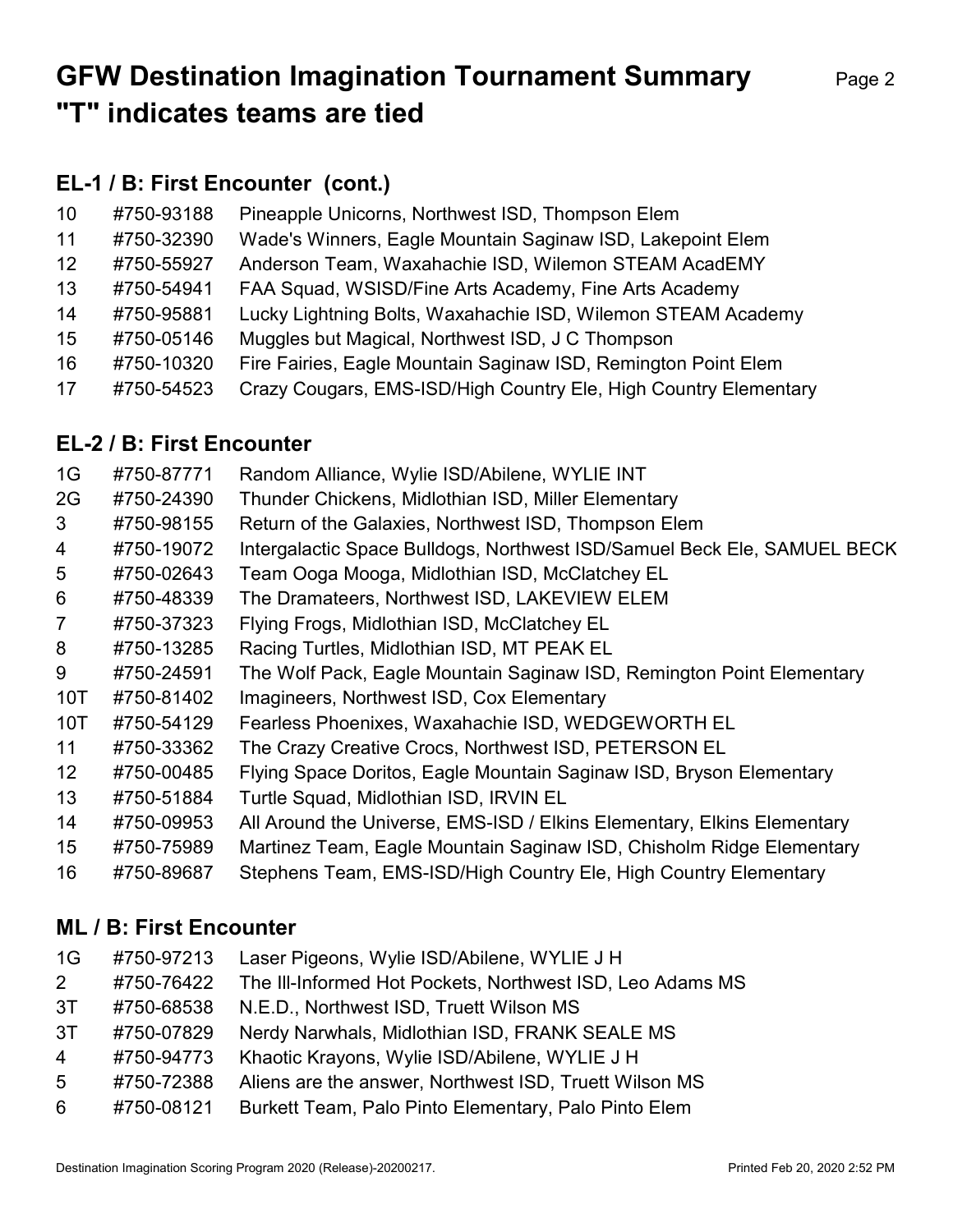# GFW Destination Imagination Tournament Summary Page 3 "T" indicates teams are tied

### ML / B: First Encounter (cont.)

|   | #750-34248 The Warriors, Parker County Christian Home Educators, Home School   |
|---|--------------------------------------------------------------------------------|
| 8 | #750-97089 Cordova Team, Glen Rose Junior High, GLEN ROSE J H                  |
| 9 | #750-29938 Lions of Judah, Parker County Christian Home Educators, Home School |

#### SL / B: First Encounter

| 1G — | #750-70353 Spectacularish, West FW Homeschool STEAM, West Fort Worth Homeschool \. |
|------|------------------------------------------------------------------------------------|
|      | #750-06642 The Digits, Mansfield ISD, Lake Ridge HS                                |
| 3    |                                                                                    |

#### EL-1 / C: Picture This

| 1G             | #750-23146 | Go Getter Girls, Midlothian ISD, LONGBRANCH EL                       |
|----------------|------------|----------------------------------------------------------------------|
| $\overline{2}$ | #750-46612 | Oddish Dizzies, Midlothian ISD, IRVIN EL                             |
| 3              | #750-23368 | Seven Nerdy Neurons, Northwest ISD, J Lyndal Hughes EL               |
| $\overline{4}$ | #750-71989 | Kirkley Team, Midlothian ISD, McClatchey EL                          |
| $5^{\circ}$    | #750-30356 | The Champions, WSISD/North Elementary, North Elementary              |
| 6              | #750-09923 | Kreative Kids, Northwest ISD, Cox Elementary                         |
| $\overline{7}$ | #750-79467 | Dillard Team, Northwest ISD, LAKEVIEW ELEM                           |
| 8              | #750-69293 | Panther Pack, Eagle Mountain Saginaw ISD, Remington Point Elementary |
| 9              | #750-11285 | ELk-cellent Artxs, EMS-ISD/Elkins Elementary, Elkins Elementary      |
| 10             | #750-79332 | Faze Clan, Waxahachie ISD, Wilemon STEAM Academy                     |

### EL-2 / C: Picture This

|  |  | 1G #750-07152 Legendary Lions, Claws Are On!, Northwest ISD, Lizzie Curtis Elem |  |  |  |
|--|--|---------------------------------------------------------------------------------|--|--|--|
|--|--|---------------------------------------------------------------------------------|--|--|--|

- 2 #750-95986 OMG! Our Minds Growing, Northwest ISD, Schluter Elem
- 3 #750-79782 Gnarly Narwhals, Midlothian ISD, Miller Elementary
- 4 #750-56524 The Mad Rangers, Northwest ISD, ROANOKE ELEM
- 5T #750-69061 The Framers, WSISD/North Elementary, North Elementary
- 5T #750-10316 Bownds Team, Eagle Mountain Saginaw ISD, Chisholm Ridge Elementary
- 6T #750-06896 DInosaurs, Northwest ISD, PETERSON EL
- 6T #750-98566 Carlson Team, Texas School of the Arts, Texas School of Arts
- 7 #750-99724 Fizzle Fun Fine Arts, WSISD/Fine Arts Academy, Fine Arts Academy

#### ML / C: Picture This

| 1G |  | #750-77825 Broadway Burritos, Midlothian ISD, Walnut Grove MS |  |  |
|----|--|---------------------------------------------------------------|--|--|
|----|--|---------------------------------------------------------------|--|--|

- 2 #750-20167 Chalk It Up!, Wylie ISD/Abilene, WYLIE J H
- 3 #750-58887 Qbert, Tolar Junior High, Tolar Junior HS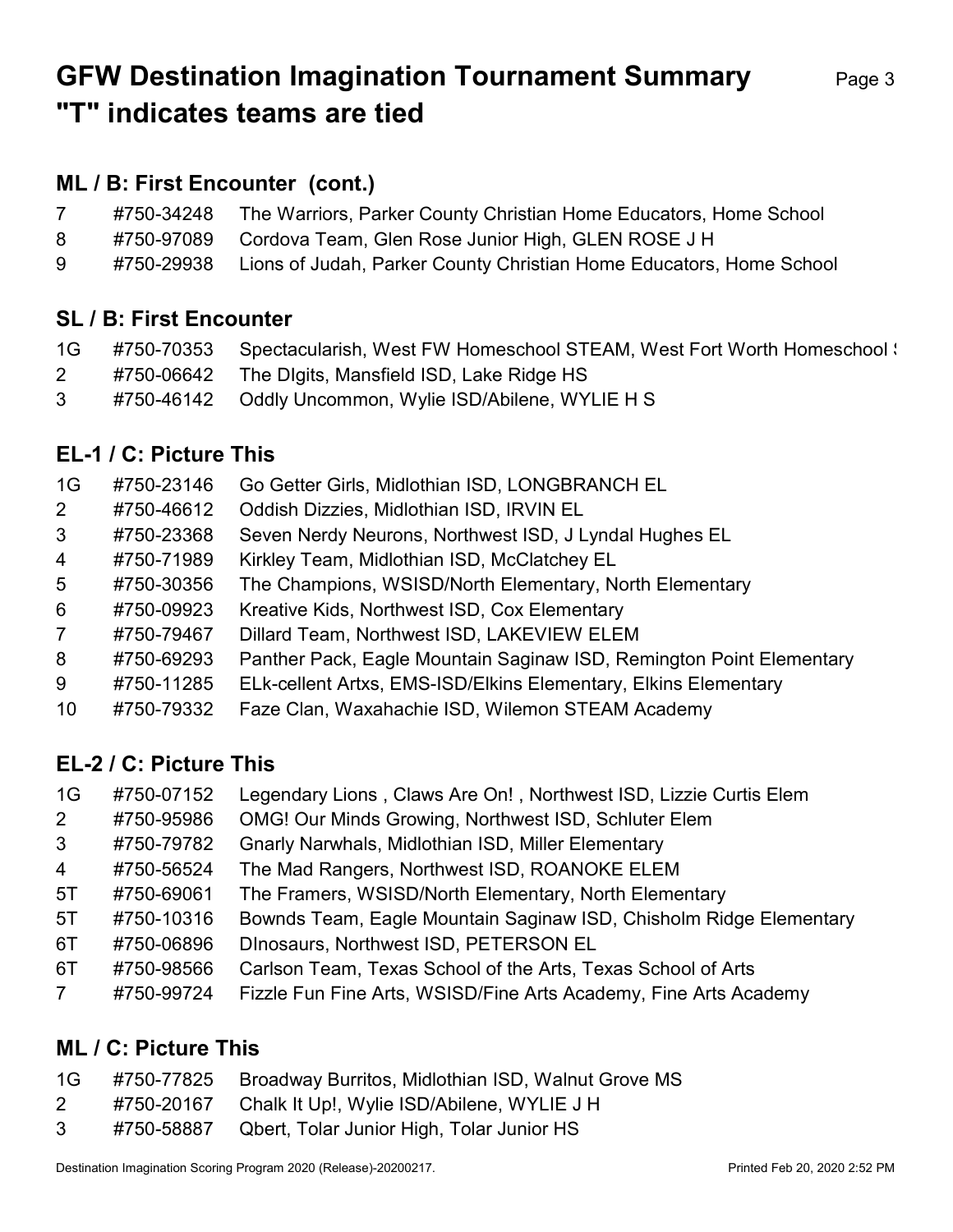# GFW Destination Imagination Tournament Summary Page 4 "T" indicates teams are tied

### ML / C: Picture This (cont.)

| $\overline{4}$ | #750-13762 | Golden Chicken Nuggets, Northwest ISD, MEDLIN MIDDLE                          |
|----------------|------------|-------------------------------------------------------------------------------|
| 5              | #750-99106 | Nacho Average Couch Potatoes, West FW Homeschool STEAM, West Fort Wo          |
| 6              |            | #750-64714 Coffee Comix, Mineral Wells ISD/Mineral Wells JH, Mineral Wells JH |
|                | #750-04871 | W.I.S.H., Wedgwood academy, Wedgwood Academy                                  |

#### SL / C: Picture This

| 1G             | #750-87116 Screaming Moss Cows, Wylie ISD/Abilene, WYLIE H S   |
|----------------|----------------------------------------------------------------|
| $2^{\circ}$    | #750-19413 Silly Squids, Waxahachie ISD, WAXAHACHIE GLOBAL H S |
| 3 <sup>7</sup> | #750-43378 Ominous Yams, Northwest ISD, NORTHWEST H S          |
| $\overline{4}$ | #750-72115 The Losers Club, EVERMAN ISD, Joe C. Bean HS        |

### EL-1 / D: To The Rescue

| 1G               | #750-19531 | The I Don't Knows, Northwest ISD, SONNY & ALLEGRA NANCE ELEM.         |
|------------------|------------|-----------------------------------------------------------------------|
| 2G               | #750-25235 | Dynamic DINOS, Midlothian ISD, Miller Elementary                      |
| 3                | #750-76710 | Super Silly Seven, Northwest ISD, SEVEN HILLS ELEMENTARY              |
| 4                | #750-08417 | Pickle Packers, Northwest ISD, Lizzie Curtis Elem                     |
| 5                | #750-76148 | DI-Namics!, Wylie ISD/Abilene, WYLIE INT                              |
| 6T               | #750-55068 | JAAR STARS, Waxahachie ISD, SHACKELFORD EL                            |
| 6T               | #750-67308 | The Mysterious Candied Hot Dogs, Northwest ISD, PETERSON EL           |
| $\overline{7}$   | #750-90266 | Space Pickles, Midlothian ISD, McClatchey EL                          |
| 8                | #750-13055 | Chicken Nuggets, Parker County Christian Home Educators, Home School  |
| 9                | #750-21441 | Wilemon Smart Nuggets, Waxahachie ISD, Wilemon STEAM Academy          |
| 10               | #750-39348 | Glasnapp Team, Northwest ISD, KAY GRANGER EL                          |
| 11               | #750-16522 | Super Gators, Eagle Mountain Saginaw ISD, Greenfield Elementary       |
| 12 <sup>2</sup>  | #750-54668 | The Seven Superheros, Northwest ISD, ROANOKE ELEME                    |
| 13               | #750-87798 | Four Piggies, Northwest ISD, JUSTIN ELEM                              |
| 14               | #750-82262 | Super Telekinesis Spurs, Northwest ISD, Schluter Elementary           |
| 15 <sub>15</sub> | #750-12616 | Panther Power, Eagle Mountain Saginaw ISD, Remington Point Elementary |
| 16               | #750-23902 | PADDEME Puppy Dragons, Northwest ISD, SAMUEL BECK EL                  |
|                  |            |                                                                       |

## EL-2 / D: To The Rescue

|  |  | 1G #750-85150 Soda cats, West FW Homeschool STEAM, West Fort Worth Homeschool STE |
|--|--|-----------------------------------------------------------------------------------|
|--|--|-----------------------------------------------------------------------------------|

- 2G #750-05491 Out Of The Ordinary, Midlothian ISD, MT PEAK EL
- 3 #750-07837 Supa Fries, Northwest ISD, J C Thompson
- 4 #750-67378 Galaxy Geeks, Midlothian ISD, MT PEAK EL
- 5 #750-11929 Creatanators, Northwest ISD, Schluter Elem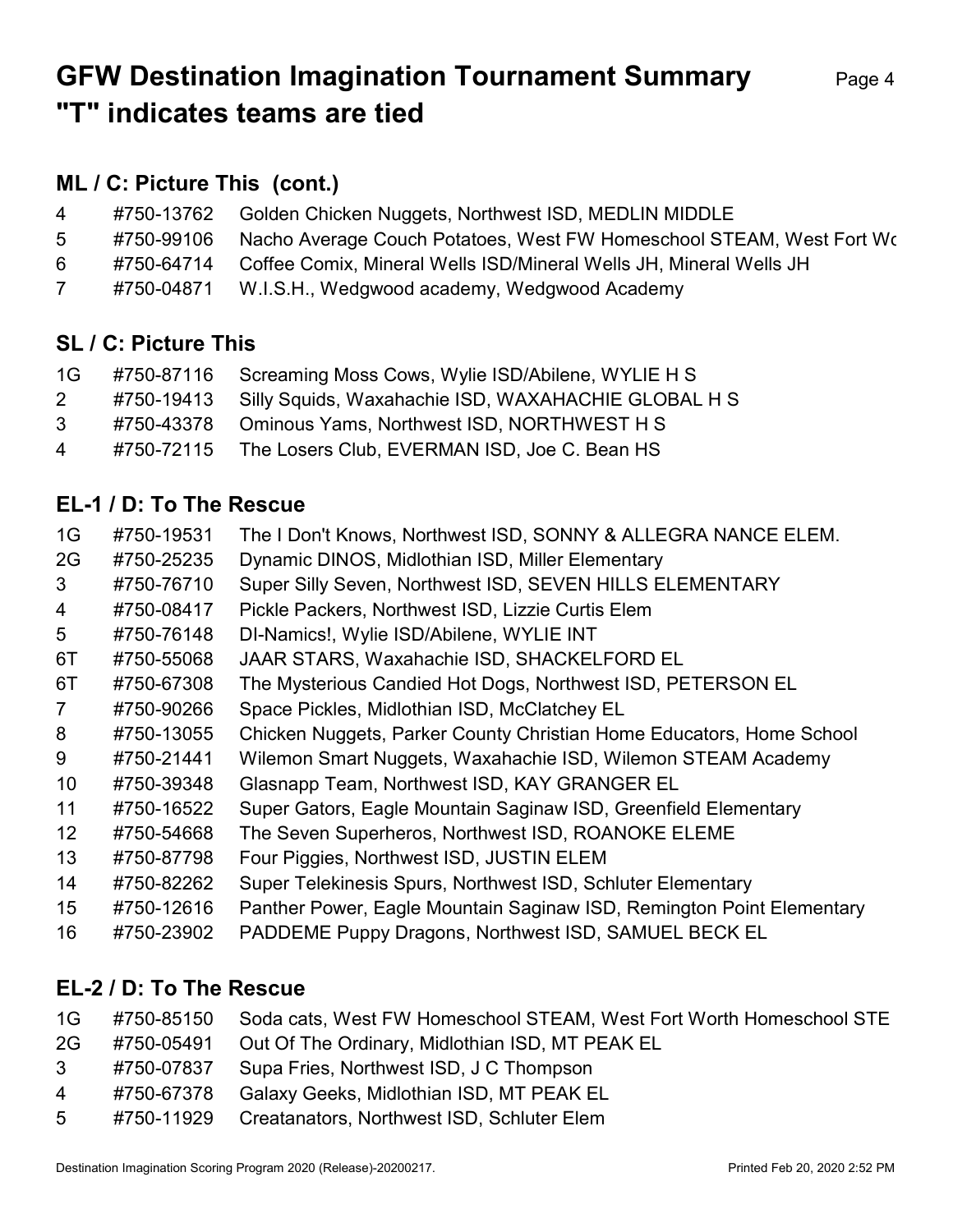# GFW Destination Imagination Tournament Summary Page 5 "T" indicates teams are tied

## EL-2 / D: To The Rescue (cont.)

| 6                 | #750-19253 | Mastermind Heros, Northwest ISD, SONNY & ALLEGRA NANCE ELEM           |
|-------------------|------------|-----------------------------------------------------------------------|
| $\overline{7}$    | #750-72213 | Thunder Girls, Waxahachie ISD, SHACKELFORD EL                         |
| 8                 | #750-57719 | DI Dragon Wolves, Eagle Mountain Saginaw ISD, Greenfield Elementary   |
| 9                 | #750-58413 | Dozier DI Ducks, Eagle Mountain Saginaw ISD, DOZIER                   |
| 10                | #750-26980 | The Flying Pigs, Northwest ISD, Schluter Elem                         |
| 11                | #750-54478 | The Midlo Bobcats, Midlothian ISD, J A VITOVSKY EL                    |
| $12 \overline{ }$ | #750-75450 | Lockard Team, Northwest ISD, SEVEN HILLS EL                           |
| 13                | #750-86545 | The 4 Leaf Clovers, Waxahachie ISD, WEDGEWORTH EL                     |
| 14                | #750-07631 | 2Kool4Skool, Northwest ISD, J C Thompson                              |
| 15                | #750-32635 | Marshmallow Maniacs, Midlothian ISD, Miller Elementary                |
| 16                | #750-65929 | Star Strikers, Eagle Mountain Saginaw ISD, Remington Point Elementary |

## EL-3 / D: To The Rescue

| 1G             | #750-91763 | Mighty Avocados, Glen Rose Intermediate, GLEN ROSE INT              |
|----------------|------------|---------------------------------------------------------------------|
| 2G             | #750-14420 | The Greatest Thumbtail Turkeys, Northwest ISD, SEVEN HILLS EL       |
| 3              | #750-67154 | The Blitz, Eagle Mountain Saginaw ISD, Lakepoint Elementary         |
| 4              | #750-43320 | WorldwideFlossingChuPanther Cats, Midlothian ISD, Miller Elementary |
| 5              | #750-90907 | The Butterin' Biscuit Cowboys, Northwest ISD, Thompson Elem         |
| 6              | #750-12849 | Justin Creative Minds, Northwest ISD, JUSTIN ELEM                   |
| $\overline{7}$ | #750-90294 | Design and Combine, Northwest ISD, Lizzie Curtis Elem               |
| 8              | #750-39054 | The Bros of Imagination, WSISD/North Elementary, North Elementary   |
| 9              | #750-90503 | Bliss Team, Waxahachie ISD, Clift Elementary                        |
| 10             | #750-76746 | K.L.A.A.S, Northwest ISD, KAY GRANGER EL                            |
| 11             | #750-94672 | Fast Food Friends, Northwest ISD, PETERSON EL                       |
| 12             | #750-57523 | CAE Kids, Mansfield ISD, Charlotte Anderson Elem                    |
| 13             | #750-84787 | Super Pickles, Waxahachie ISD, Wilemon STEAM Academy                |
| 14             | #750-38447 | DI-No Dogs, Midlothian ISD, LONGBRANCH EL                           |
| 15             | #750-67863 | Challengers, Midlothian ISD, Miller Elementary                      |
| 16             | #750-56417 | Tarvin Team, Northwest ISD, Schluter Elem                           |

### ML / D: To The Rescue

| 1G             | #750-00872 | Metallic Chickens, Wylie ISD/Abilene, WYLIE J H          |
|----------------|------------|----------------------------------------------------------|
| 2G             | #750-16560 | Avocado Avengers, Midlothian ISD, Walnut Grove MS        |
| 3T             | #750-37196 | Bob Ross' Sharks, Gene Pike Middle School, GENE PIKE MS  |
| 3T             | #750-15060 | Pickle Unicorns, Midlothian ISD, Walnut Grove MS         |
| $\overline{4}$ |            | #750-01473 Trying Tigers, Midlothian ISD, FRANK SEALE MS |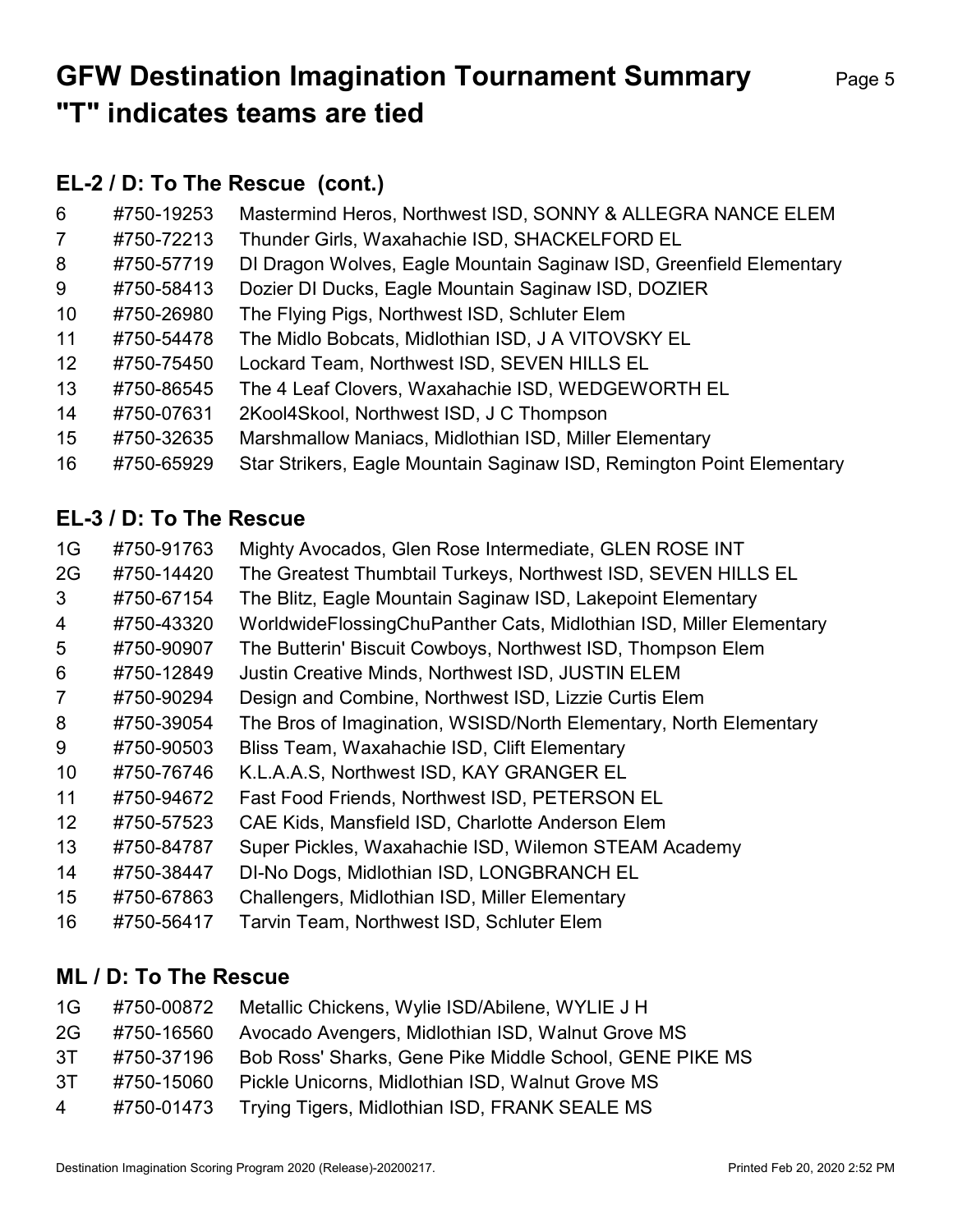# GFW Destination Imagination Tournament Summary Page 6 "T" indicates teams are tied

### ML / D: To The Rescue (cont.)

| 5               | #750-40542 | Dancing Dinos, Northwest ISD, Chisholm Trail MS                    |
|-----------------|------------|--------------------------------------------------------------------|
| 6               | #750-17119 | Midlo Maniacs, Midlothian ISD, Walnut Grove MS                     |
| $\overline{7}$  | #750-91940 | Goltzman Team 2, Venus ISD, VENUS MIDDLE                           |
| 8               | #750-86225 | S6+M=MB, Mansfield ISD, Brooks Wester MS                           |
| 9               | #750-01441 | Coneheads, Tolar Junior High, Tolar Junior HS                      |
| 10 <sup>°</sup> | #750-68428 | Mighty Mountain Goats, Waxahachie ISD, HOWARD JH                   |
| 11T             | #750-11359 | ABC'S, Northwest ISD, GENE PIKE MS                                 |
| 11T             | #750-81660 | Goltzman Team 3, Venus ISD, VENUS MIDDLE                           |
| 12 <sup>2</sup> | #750-92982 | Hypoallergenic Hippopotamice, Northwest ISD, Tidwell Middle School |
| 13              | #750-48383 | Hobbledehoy Pterodactyls, Northwest ISD, Chisholm Trail MS         |
| 14              | #750-89096 | Respect Us, Northwest ISD, Leo Adams MS                            |
| 15              | #750-01912 | This Ain?t No Hauntin? House, MISD/Frank Seale MS, FRANK SEALE MS  |
| 16              | #750-19074 | Goltzman Team 1, Venus ISD, VENUS MIDDLE                           |

#### SL / D: To The Rescue

| 1G             | #750-10865 | May-Ham, Wylie ISD/Abilene, WYLIE H S                                  |
|----------------|------------|------------------------------------------------------------------------|
| 2 <sup>1</sup> | #750-03963 | Mission Improv-able, Northwest ISD, BYRON NELSON HIGH SCHOOL           |
| 3              | #750-12845 | Oddly Uncommon, Wylie ISD/Abilene, WYLIE H S                           |
| $\overline{4}$ | #750-96937 | Grass Tastes Bad, Waxahachie ISD, WAXAHACHIE H S                       |
| $5^{\circ}$    | #750-98171 | Jones Team, Northwest ISD, Eaton High School                           |
| 6              | #750-82100 | Artificial Amateurs, Waxahachie ISD, WAXAHACHIE GLOBAL H S             |
| $\overline{7}$ | #750-01970 | Khraiigeeri, Parker County Christian Home Educators, Home School       |
| 8              | #750-07815 | Soaring Gryphons, World Languages Institute, World Languages Institute |
| 9T             | #750-85515 | Goltzman Team 5, Venus ISD, VENUS H S                                  |
| 9T             | #750-98485 | Goltzman Team 4, Venus ISD, VENUS H S                                  |

#### EL-1 / E: In The Cards

1G #750-99362 TOXIC TIGER SHARKS, Northwest ISD, LAKEVIEW ELEM

- 2 #750-13989 Galactic Galaxy Geniuses, Midlothian ISD, McClatchey EL
- 3 #750-68380 Reality Rescuers, Aledo ISD/Stuard Elementary, Stuard Elementary
- 4 #750-60680 Burgalorfadorfs, Glen Rose Intermediate School, GLEN ROSE INT
- 5 #750-69429 Galaxy GOATS, Wylie ISD/Abilene, WYLIE INT
- 6 #750-81512 The Shooting Stars, Northwest ISD, Lance Thompson EL
- 7 #750-51029 Tacos, Red Oak ISD, WOODEN ELEM
- 8 #750-53279 VIPs, Waxahachie ISD, SHACKELFORD EL
- 9 #750-87380 Clever Colts, Waxahachie ISD, WEDGEWORTH EL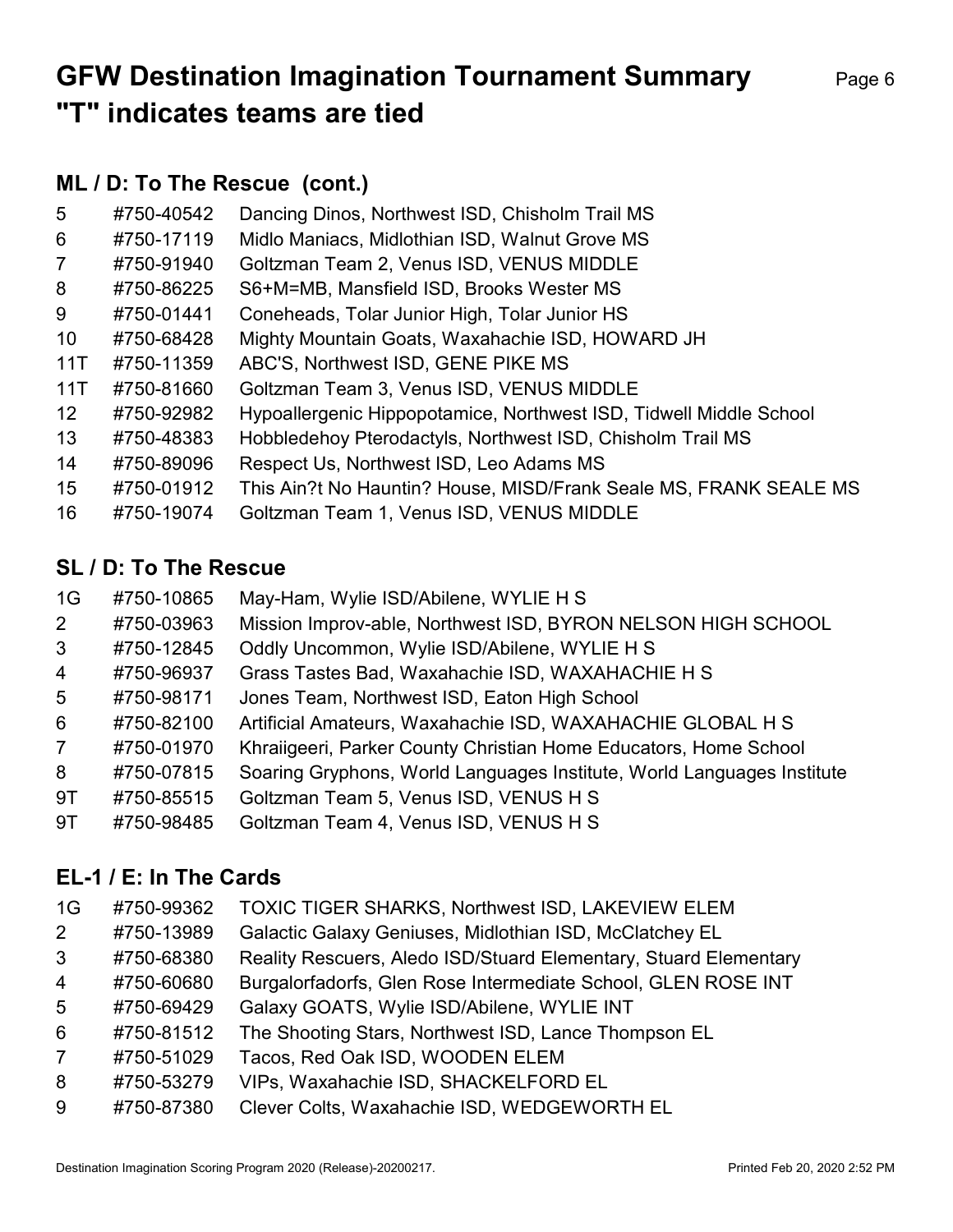# GFW Destination Imagination Tournament Summary Page 7 "T" indicates teams are tied

### EL-1 / E: In The Cards (cont.)

| 10 <sup>1</sup> | #750-11102 Moore Team, EMS-ISD/Gililland Ele, LA Gililland Elem                           |
|-----------------|-------------------------------------------------------------------------------------------|
|                 | 11T #750-84737 The Flying Chicken Lion Squad, Northwest ISD, SONNY & ALLEGRA NANCE I      |
|                 | 11T #750-33771 Special Super Hero's, Eagle Mountain Saginaw ISD, Remington Point Elementa |

### EL-2 / E: In The Cards

| 1G             | #750-29466 | Mt. Peak Dominators, Midlothian ISD, MT PEAK EL                    |
|----------------|------------|--------------------------------------------------------------------|
| $\overline{2}$ | #750-55620 | Lizzie Curtis Legends, Northwest ISD, Lizzie Curtis Elem           |
| 3              | #750-38988 | Espinoza, Northwest ISD, KAY GRANGER EL                            |
| $\overline{4}$ | #750-83422 | DI Dominating Donuts, Northwest ISD, Kay Granger Elementary School |
| 5              | #750-18637 | Unicobras, Midlothian ISD, Miller Elementary                       |
| 6              | #750-54451 | The Ninjas, Eagle Mountain Saginaw ISD, Lakepoint Elementary       |
| $\overline{7}$ | #750-82477 | Destination Creation, Northwest ISD, SAMUEL BECK EL                |
| 8              | #750-60886 | Marshmallow Squad, Midlothian ISD, McClatchey EL                   |
| 9              | #750-13669 | Starscrapers, EMS-ISD / Elkins Elementary, Elkins Elementary       |
| 10             | #750-44695 | Brainy Blue Tigers, Northwest ISD, SEVEN HILLS ELEM                |
| 11             | #750-60723 | Cats And Natural Animals, Waxahachie ISD, WEDGEWORTH EL            |

### ML / E: In The Cards

| 1G             | #750-51584 This is not a Drill, Midlothian ISD, WALNUT GROVE MIDDLE SCHOOL                                                     |
|----------------|--------------------------------------------------------------------------------------------------------------------------------|
| $2^{\circ}$    | #750-14722 Howard Express, Waxahachie ISD, HOWARD JH                                                                           |
|                | 3 #750-41118 Pixels, Red Oak ISD, RED OAK MIDDLE                                                                               |
| $\blacksquare$ | $\mathbf{u} = \mathbf{v} \times \mathbf{v} \times \mathbf{v}$ as $\mathbf{v} = \mathbf{v} \times \mathbf{v} \times \mathbf{v}$ |

- 4 #750-66240 Supreme 6, Northwest ISD, Tidwell MS
- 5 #750-34232 Looney Tunes, Tolar Junior High, Tolar Junior HS
- 6 #750-09292 Goltzman Team 6, Venus ISD, VENUS MIDDLE
- 7 #750-04883 Flaming Dragon Burritos, Northwest ISD, Leo Adams Middle School

### SL / E: In The Cards

| 1G | #750-37970     Spicy Goated Turtles, Northwest ISD, NORTHWEST H S |
|----|-------------------------------------------------------------------|
|    |                                                                   |

- 2 #750-77527 Forced Laughter, Wylie ISD/Abilene, WYLIE H S
- 3 #750-40475 Wheeler Team, Mineral Wells ISD/Mineral Wells HS, Mineral Wells HS

### EL / pO: It's About Time

| 1G | #750-48678 Dabbing Bananas, Midlothian ISD, Miller Elementary |  |  |
|----|---------------------------------------------------------------|--|--|
|    |                                                               |  |  |

- 2 #750-67841 Bacon, No Burger, Midlothian ISD, McClatchey EL
- 3 #750-58118 Pig to Pork, Northwest ISD, LAKEVIEW ELEM
- 4 #750-69300 Garcia Team, Northwest ISD, PRAIRIE VIEW EL